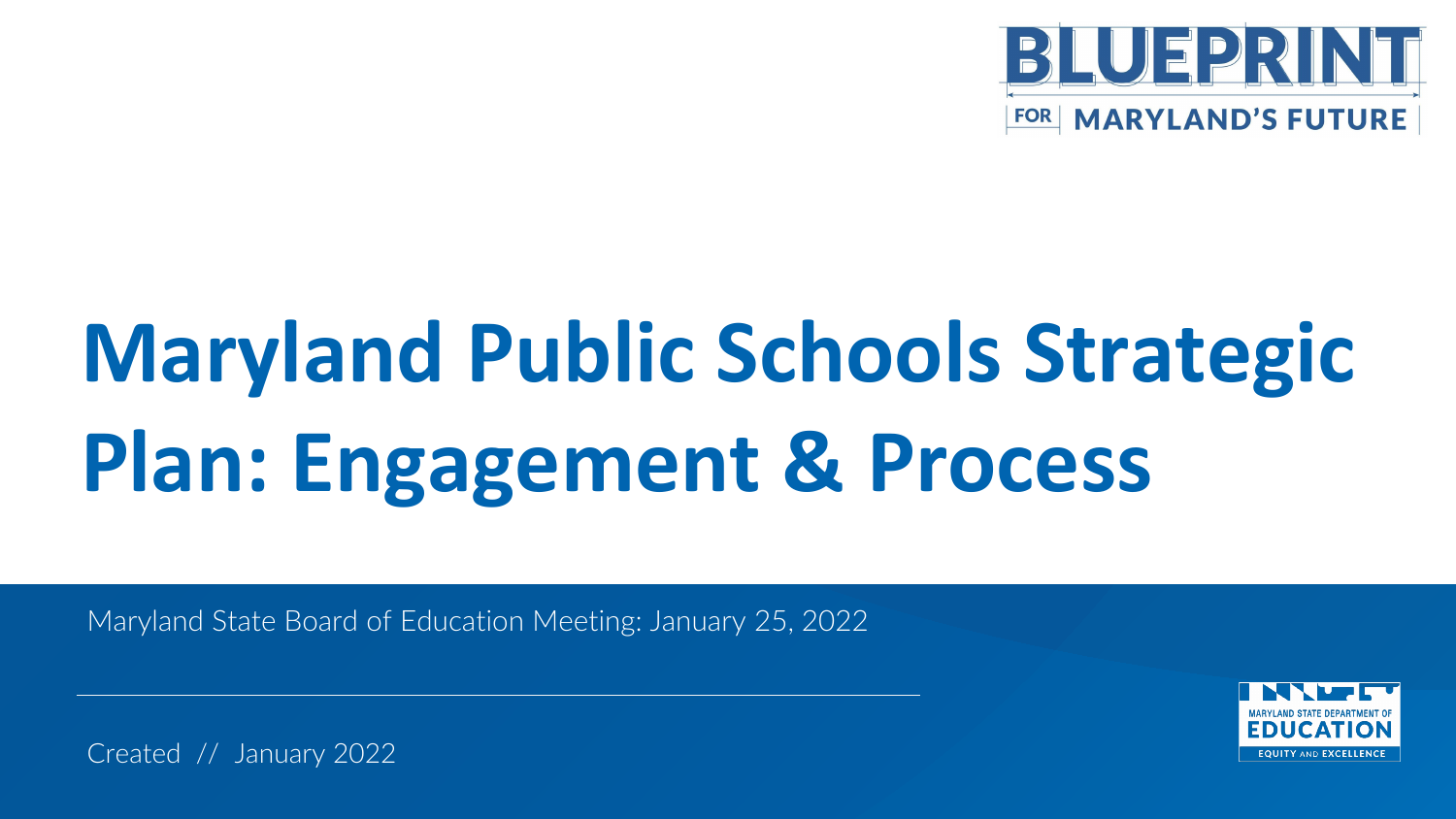#### **Overview and Objective**

The Maryland State Board of Education and the Maryland State Department of Education (MSDE) are **developing a multi-year strategic plan for the future of Maryland's education system**. Public schools serve to prepare our future workforce and future community leaders and it is critical that we hear from as many people as possible throughout the process. This work will be the basis for **creating transformational change in Maryland's education system**.

The guiding objective is to build processes and create space for stakeholder input as we work to develop a strategic plan. **The strategic plan will guide the department's organizational direction as we implement the Blueprint for Maryland's Future.**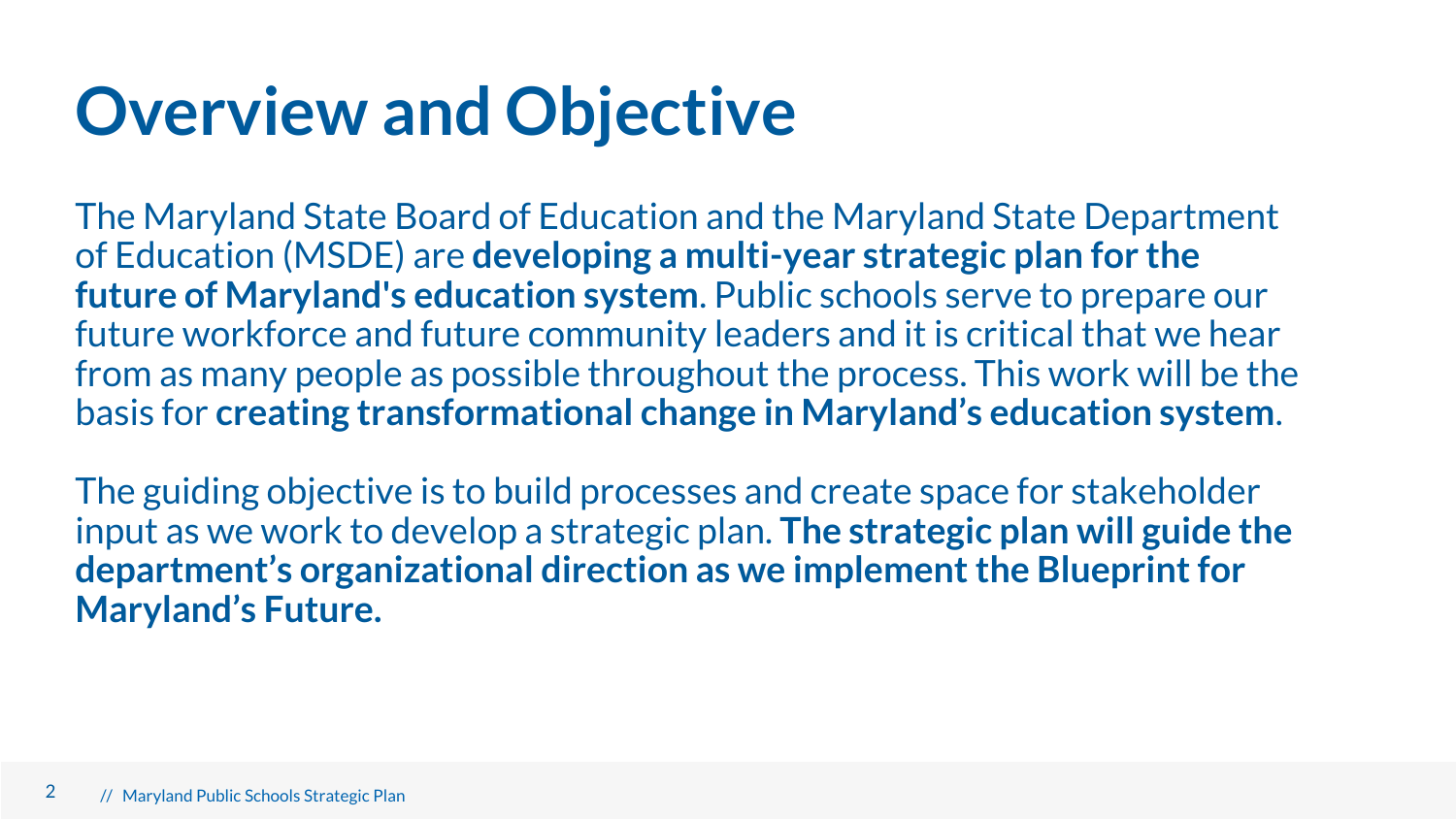#### **State Board Committee**

The Maryland State Board of Education will form a Strategic Planning Committee to represent the Board in the planning and development of the mission, vision, priorities, and strategic direction of the State Department of Education.

| Charles "Chip" Dashiell, Jr,<br><b>Chair</b> | <b>Clarence Crawford</b> | <b>Jean Halle</b> | <b>Rachel McCusker</b> |
|----------------------------------------------|--------------------------|-------------------|------------------------|
|                                              |                          |                   |                        |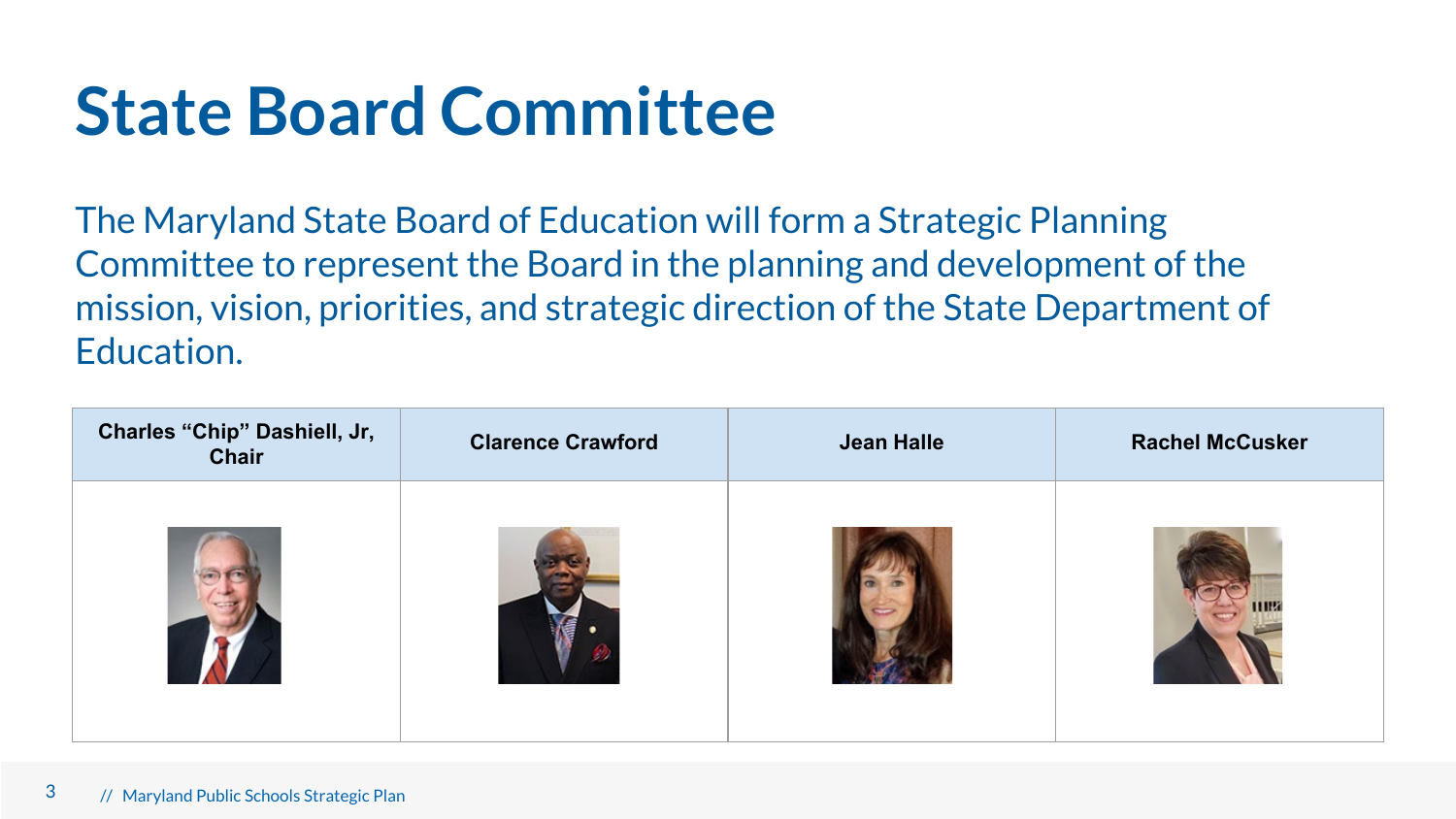### **Strategic Planning Process**

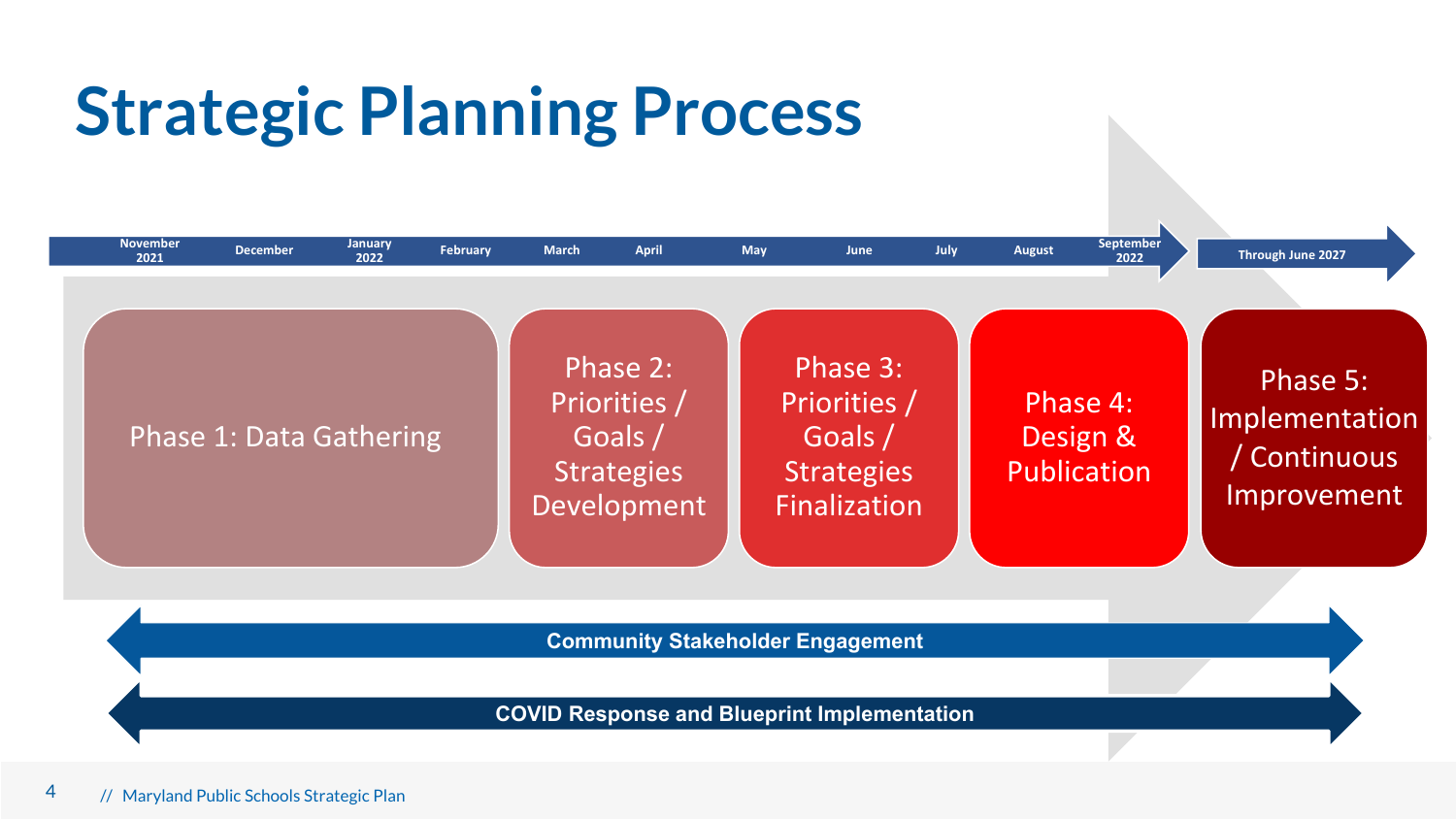### **Expansion of Engagement Capacity at MSDE**

- Restructured and expanded the mission of the former Office of Communications to the new **Office of Communications and Community Engagement**
- Added 3 new positions fully dedicated to this work:
	- Deputy Director of Community Engagement
	- 2 Community Engagement Coordinators:
		- Serving as ambassadors for MSDE, this team will engage community members in a dialogue, build partnerships, host town hall meetings, round tables, workshops, and more. The team will ensure that the department sustains strong community-based partnerships, builds equity-focused programming into its work, and communicates effectively and proactively to ensure the public's trust.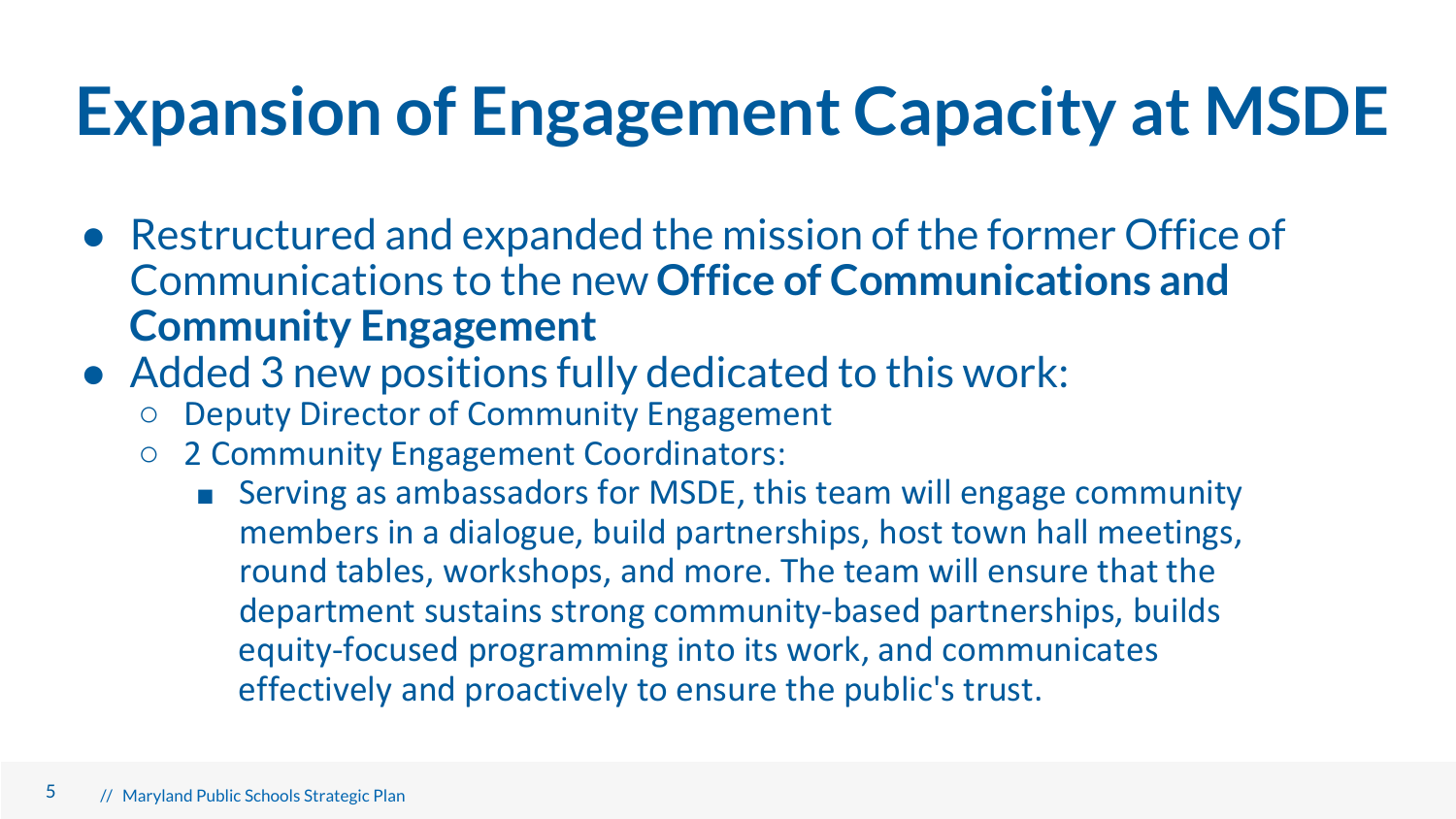#### **Initial Engagement**

- **Student Roundtable** with Student Member of the State Board, Kevin Bokoum & Student Members of the Board - November 18 ○ <https://www.youtube.com/watch?v=q5MP1ZIGn0o>
- **Teacher Roundtable** with State Board Member Rachel McCusker & Maryland Teachers of the Year- November 22 ○ <https://www.youtube.com/watch?v=LobFNtBCxdQ>
- **Family Roundtable** with State Board Member Lori Morrow & Maryland Parents/Guardians - January 10
	- <https://www.youtube.com/watch?v=Asa36mPxmzY>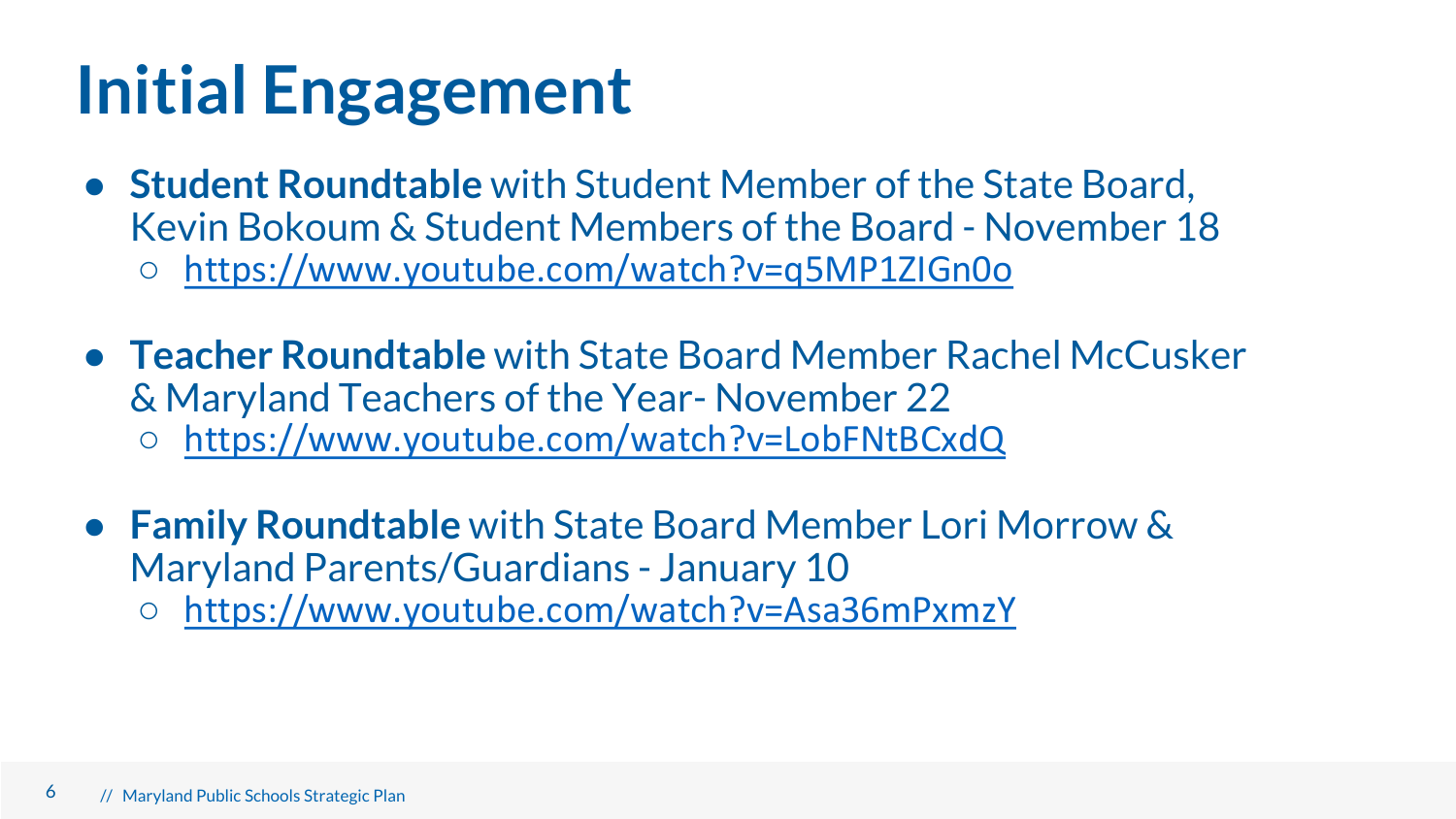#### **Engagement Highlights**

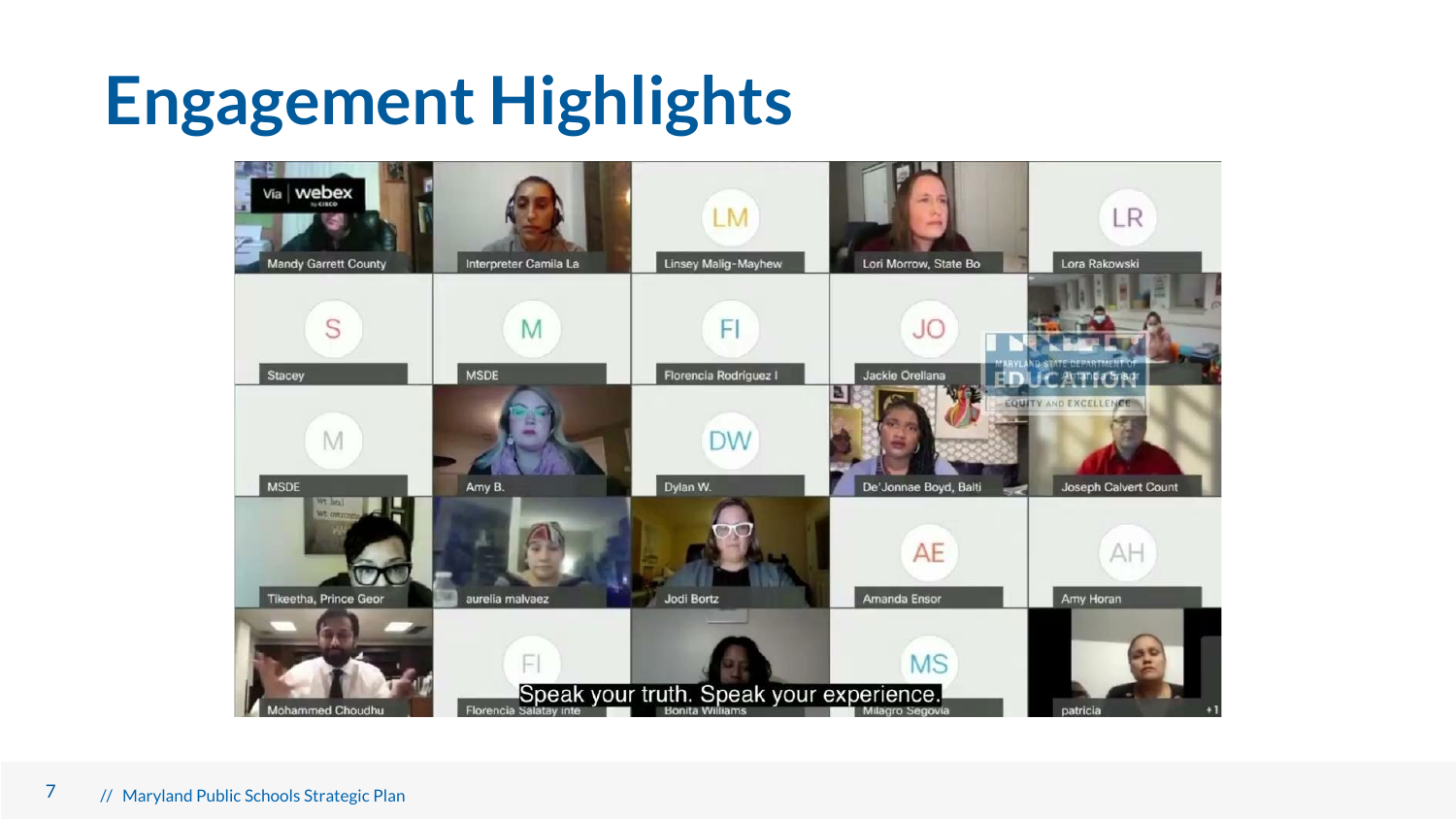#### **We Want to Hear From You!**

- Students
- Families
- Educators, School Staff and Leaders
- Business Leaders
- Higher Education Community
- Community-Based Service Providers
- Advocates
- Policy Makers
- Community Members and Organizations
- School District Staff

#### *We are especially eager to hear new, underrepresented voices*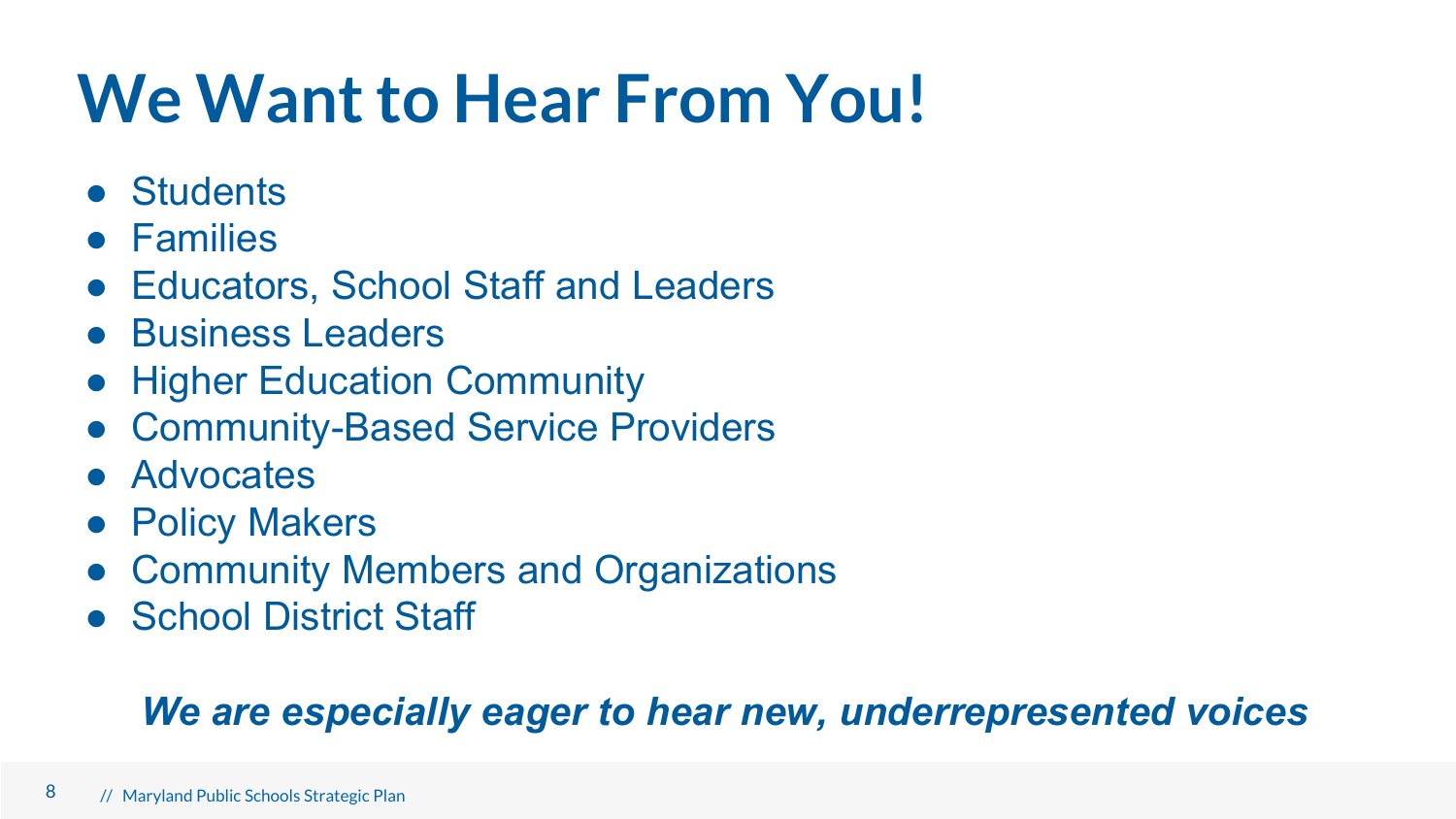## **Methods of Engagement**

The State Board of Education and MSDE will engage in deep listening with stakeholders and thoughtfully analyze and apply feedback to the strategic planning process by:

- Hosting and attending a variety of community conversations that **meet our stakeholders where they are**. Roundtable events will be prioritized as an effective method for the superintendent to engage most thoughtfully with specific groups; and
- **Closing the feedback loop** by going back to participants to communicate what we heard and how we were responsive.